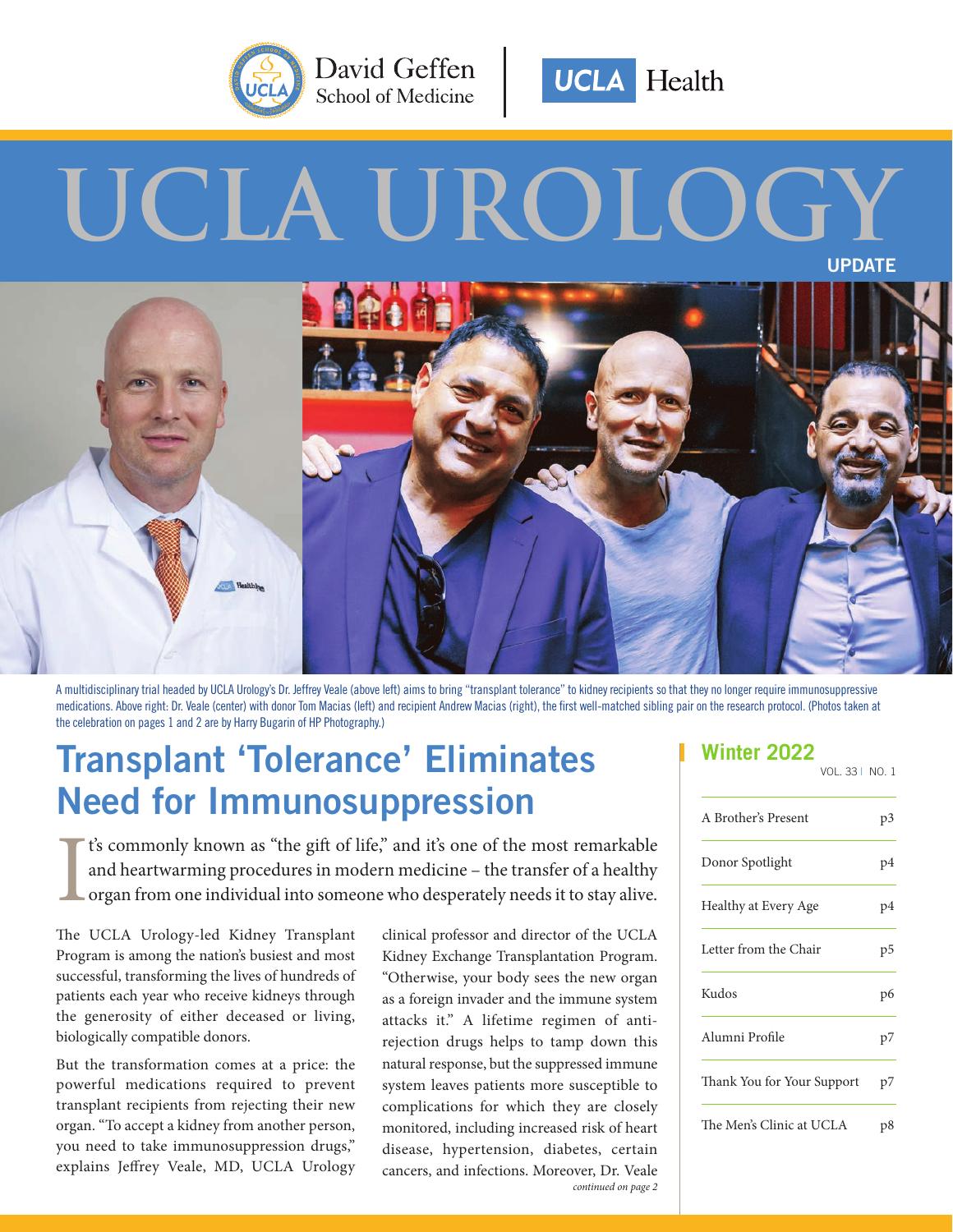#### **Transplant 'Tolerance'**

**For information on making a gift to UCLA Urology, please log on to http://giving.ucla.edu/urology or call (310) 206-4565.**



From left to right: Integral members of the transplant tolerance team include Neil Kogut, MD, a bone marrow transplant specialist; and Erik Lum, MD, a transplant nephrologist. A celebration was held to commemorate the first successful tolerance trial transplant.

notes, some of the medications cause narrowing of the blood vessels of the small arteries in the kidney, essentially choking out the organ, or graft, they are meant to sustain. At UCLA, the average graft survival for kidneys transplanted from living donors is 20 years; for kidneys from deceased donors, the average is about 10 years.

Now, the UCLA program has embarked on a multidisciplinary undertaking to achieve what professionals in the field have long viewed as the Holy Grail: a way for organ recipients to reach a level of "transplant tolerance" so that the body's immune system doesn't recognize the organ as foreign and it lasts indefinitely, without the need for immunosuppressive medications. The protocol, which builds on research that has been

evolving for decades at several institutions, was used in the first two patients at UCLA in early 2021 – both of them involving well-matched sibling donors – with encouraging results.

The approach involves blending the donor's and recipient's immune systems through

an infusion into the recipient of the donor's hematopoietic progenitor stem cells – cells capable of differentiating into the full range of blood and immune cells in the body – shortly after the transplant. This process leads to what is known as "mixed chimerism," in which the donor and recipient cells coexist, overcoming the need for immunosuppression approximately a year after the transplant. "The recipient's immune system recognizes that kidney as self," says Dr. Veale, who was instrumental in developing the new

tolerance protocol at UCLA and is the study's principal investigator.

Potentially, Dr. Veale notes, transplant tolerance could eliminate the current shelf life of transplanted kidneys, allowing recipients to keep the same graft for life. "We need long-term results before we can make that claim, but that's the hope," Dr. Veale says. "And since approximately 20% of the people on the kidney transplant waiting list require a second or third transplant, this could significantly decrease the waiting time by removing the need for those individuals to be on the list."

"Stem-cell transplants and solid-organ transplants are usually conducted very independently of

*"The recipient's immune system recognizes that kidney as self."*

each other," says Neil Kogut, MD, a bone-marrow transplant specialist who has worked closely with Dr. Veale on the protocol. "This is a synergy of these two fields in which we're essentially giving the recipient both the donor's kidney and the immune system. We think this

has tremendous potential for changing the field of transplant medicine."

The protocol, made possible by funding from the OneLegacy Foundation, brings together a broad range of specialties, including nephrology, urology, hematology, radiation oncology, and others, for a series of treatments that prime the transplant recipient's body to accept the new organ. Aside from Drs. Veale and Kogut, key members of the team include Erik Lum, MD, a transplant nephrologist who brought his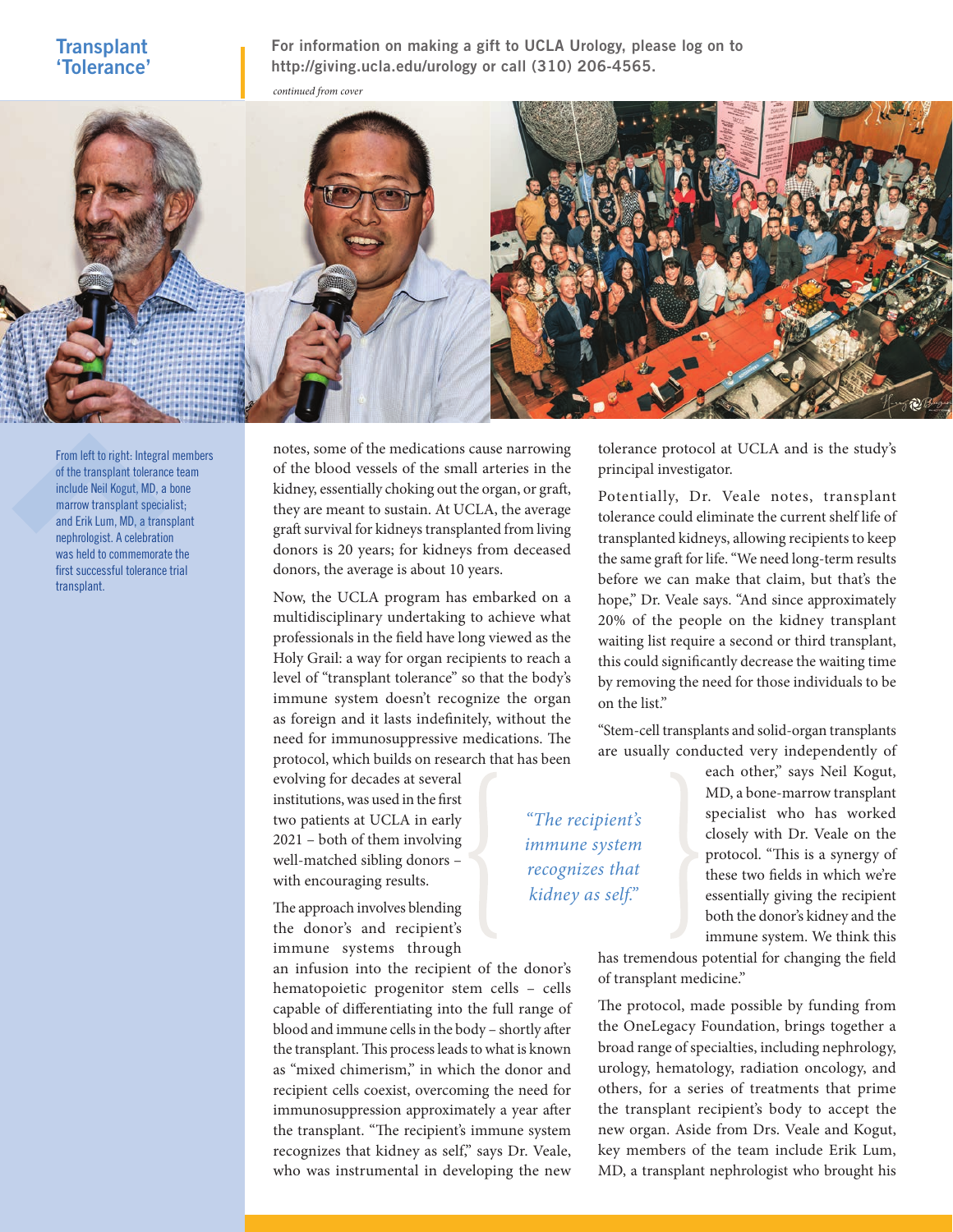expertise in tolerance research from Stanford University, where<br>he participated in a study on which the UCLA protocol is based; **Present: Life** Monica Mead, MD, the hematologist-oncologist who oversees clinical management of the stem cell transplant; and radiation oncologist Ann Raldow, MD, MPH, who leads a post-transplant effort known as "total lymphoid irradiation" that helps to prevent so-called graft-versus-host disease prior to the stem cell infusion, minimizing the need for immunosuppressive drugs.

UCLA Health is one of only five medical centers in the world capable of the groundbreaking approach, and is the only center in the United States currently running an active tolerance protocol for well-matched siblings. "It requires a lot of interplay between different disciplines," Dr. Lum says. "This really demonstrates the strength of a place like UCLA. You can't do this just anywhere."

At Stanford, where Dr. Lum began working on the protocol as a trainee, in transplants involving well-matched siblings approximately 80% of recipients have been able to come off of anti-rejection medications, with the protocol's earliest patients now having had their new kidneys survive without immunosuppressive drugs for 15 years. Both UCLA patients who received kidneys from their well-matched siblings in the first half of 2021 have achieved mixed chimerism and are now tapering off of the immunosuppression regimens. "We're optimistic that after one year we can stop the anti-rejection medications entirely," Dr. Kogut says. Two additional transplants have been scheduled under the tolerance protocol.

Ultimately, the UCLA team members hope to expand the pool of tolerance participants beyond well-matched sibling donor-recipient pairs. They recently received approval from the U.S. Food and Drug Administration for a tolerance protocol involving mismatched living donors; if they show success with that group, the next step, in collaboration with OneLegacy, would be to include deceased donors, who accounted for more than 77% of the 22,800 kidney transplants performed in the U.S. in 2020.

"What's really driving this is the desire to get this transplant tolerance approach to work not just in the relatively infrequent situation of a well-matched sibling transplant," Dr. Kogut says. "If we can get this to work with less well-matched donor-recipient pairs, we think it can work in deceased donors – and that would open the door to using this approach for other types of organs, like hearts, livers and lungs."

Whether or not that goal comes to fruition, the transplant tolerance team members believe the work they are doing is certain to have a major impact. "Even if we can't get everyone off of antirejection medicines for life, this can help us learn more about immunosuppression in ways that we can minimize it, which is itself a lofty goal," Dr. Lum says. "Of course we hope for the Holy Grail, but short of that we can still make people's lives much better." a husband, a father and a grandpa...and a brother."

# **A Brother's Christmas**



It's a large family, but everyone at the annual Macias Christmas gathering exchanges gifts, no matter how small. So when Andrew Macias was handed a giftwrapped box by his brother Tom, nothing seemed out of the ordinary.

The 58-year-old general

contractor had been on dialysis for 18 months, and he was deteriorating. More than 20 friends and family members had tested to see if they were compatible kidney donors, but an appropriate candidate had yet to be identified. Unbeknownst to Macias, though, his brother had quietly gotten tested and learned he was a perfect match.

Macias still becomes emotional when he recalls what came next. "Inside the box was a letter," he says. "Tom basically stated, 'I got tested. I'm a perfect match. My gift to you is life.' "

When the brothers met with the UCLA kidney transplant team, they discovered they were ideal candidates to be the first sibling pair enrolled in the Tolerance Trial, a groundbreaking research protocol (see the cover story) in which an infusion of stem cells from Tom after the transplant would allow Andrew's immune system to recognize the new kidney as its own, potentially averting the need for lifelong immunosuppressive therapy and the rejection that eventually occurs. "I said, if my brother is willing to do it, let's do it," Andrew Macias says.

As an MRI technician, Tom Macias understands the importance of research. "And I knew that anti-rejection medications are what kill the kidney, then Andy would have to go through this whole process again," he says. From his everyday work routine, he was also all too familiar with "that look" — of patients who weren't likely to survive much longer. When he saw his brother just before the transplant, he recognized that frailty and knew he was doing the right thing.

Nearly seven months post-transplant, Tom Macias was running 6-8 miles a day, and his brother Andrew was on the road to recovery — exercising on the treadmill, doing yard work and remaining active in his business as he was gradually tapered off of his immunosuppression-drug regimen, with the goal of being completely free of the anti-rejection drugs by early 2022.

Andrew Macias is grateful for the new life he can have with his wife — who met him when he was already sick, and has been by his side through the trying times. And he's glad his mother got to experience the beautiful act that transpired between two of her sons. "I'm feeling good, and the future is exciting because of this new technique," he says. "I'm just happy to be a husband, a father and a grandpa…and a brother."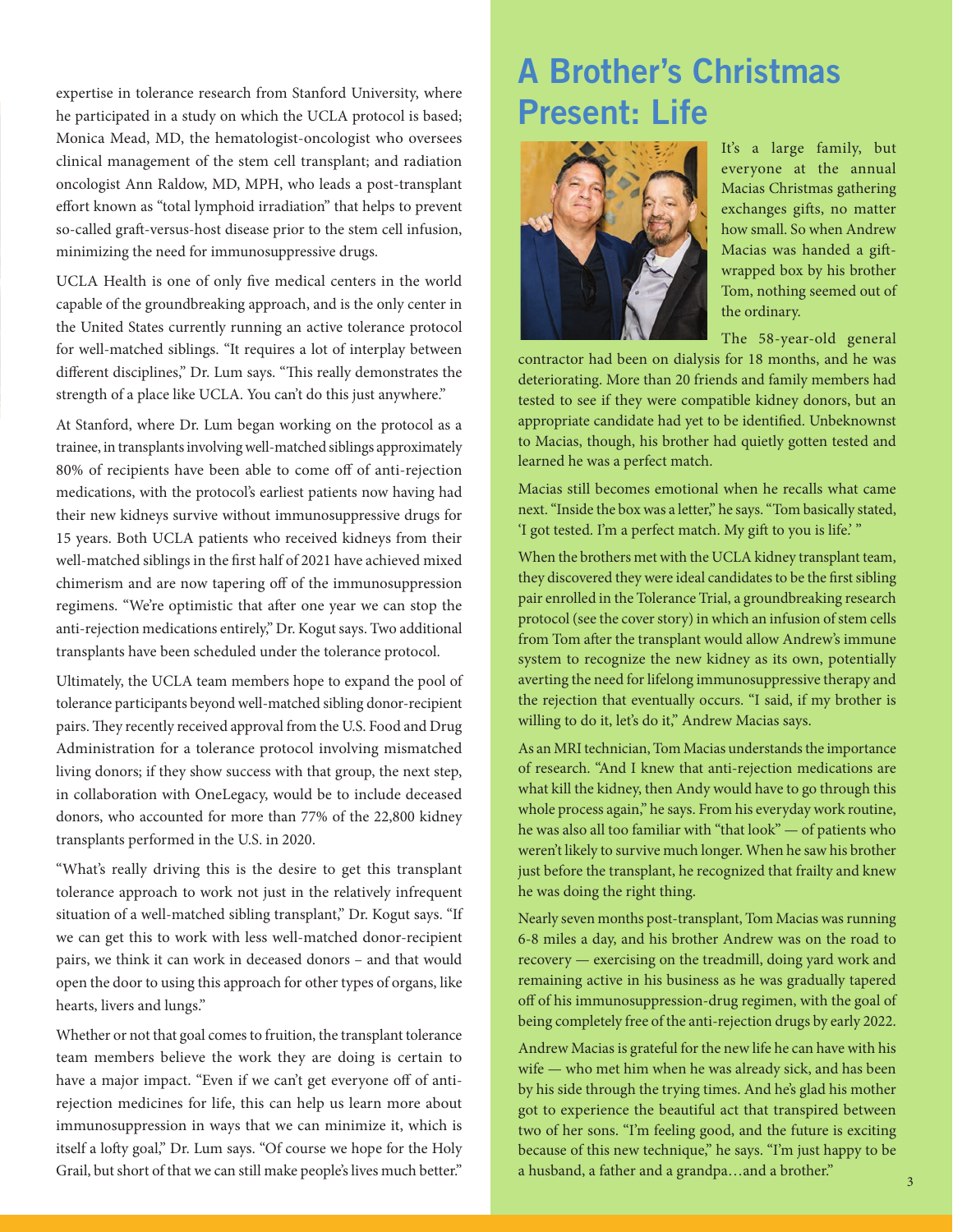### **Linda and Frank Damon**



For Linda and Frank Damon, supporting UCLA and its Department of Urology represents payback for all that the university has given them.

Both are devoted Bruin

alumni. Frank, a retired insurance regulatory attorney, graduated with his BA in Political Science from UCLA in 1965. Linda, a clinical psychologist, earned her PhD in Psychology from UCLA in 1971 — the same year the two got married, after being introduced by a mutual UCLA friend.

In September, the Damons celebrated their 50th wedding anniversary, a milestone Frank is convinced they would never have seen but for the care he received at UCLA. As a student in 1964, he suffered a serious illness that left him hospitalized for five weeks and ultimately resulted in the removal of one of his kidneys. "UCLA saved my life," Frank Damon says. "And we didn't have much money in my family, but Student Health covered the entire bill. I've always been grateful for that."

Over the years, the Damons became more involved in UCLA activities. Frank became a certified memory trainer for the UCLA Longevity Center, and joined the Scholarship Council for UCLA's Academic Advancement Program (AAP); Linda taught and volunteered as a psychology clinic supervisor. The couple established an endowment that provides scholarships to two deserving students each year through the AAP.

Several years ago, when redoing their wills, the Damons decided they wanted to support UCLA in other ways, and UCLA Urology was a natural beneficiary. The couple met Dr. Jeffrey Veale, director of the UCLA Kidney Exchange Transplantation Program, and were drawn to his efforts to expand the number of individuals who could benefit from life-saving kidney transplants through innovations that include exchanges between incompatible donor-recipient pairs, and vouchers that enable the living-donor procedure to be uncoupled in time from the recipient's transplantation. Recently, the Damons began to support the multidisciplinary "transparent tolerance" research program led by Dr. Veale, which aims to eliminate the need for immunosuppression drugs and eventual organ rejection by blending the donor's and recipient's immune systems through an infusion of the donor's stem cells shortly after the kidney transplant (see this issue's cover story).

"UCLA is such a special place that provided the avenue for lifelong friendships and the life that Linda and I have had together," Frank Damon says. "And Dr. Veale is a visionary who is setting a new standard for what can be done in kidney transplantation. We're not capable of doing the things that Dr. Veale does, but we're fortunate that we can provide the financial support to help make it possible."

### **HEALTHY AT EVERY AGE**

### **Peyronie's Disease**

eyronie's disease is a condition in which scar tissue called plaque develops on the inside of the penis. This can cause pain for some men, and can manifest as a deformity of the penis. The most common deformity is a curvature or angulation of the erect penis, but there can be indentations, an "hourglass" appearance, and hinging of the penis with sexual intercourse. Many times, men can feel a firm lesion or mass in the penis — often this is described as a "knot" or a "marble."

In some men, Peyronie's disease is genetic, but it can be associated with a history of penile trauma — for example, from an injury sustained during sexual intercourse. In many men, there is no obvious cause identified. Peyronie's disease is reported to affect 2%-10% of men, but this may be an underestimate, since men don't always come to the doctor for mild changes in the penis.

Early in the course of Peyronie's disease, men may experience pain or uncomfortable tightness or a "pulling" sensation with erections. When the deformity or the pain first starts, this is considered the "acute phase" of the condition, and there are certain medications that can reverse or stop the penile changes. Penile traction (stretching) devices have been shown in clinical trials to help in reducing the severity of deformity or penile length loss.

Once the deformity stabilizes, this is considered the chronic phase of the condition. In men who have a bothersome curvature or other deformity, procedures or penile injections can be used to treat the plaque and the deformity. Before choosing a treatment, an ultrasound is done to take measurements of the plaque and evaluate the penile blood flow.

For many decades, surgery was the most effective treatment and it is still an important option for many men. However, in the last decade, an effective non-surgical treatment called collagenase (Xiaflex) has emerged. This is the first FDAapproved medication for Peyronie's disease and is given as a series of injections into the plaque to cause the plaque to dissolve. The Men's Clinic at UCLA is one of the highestvolume centers in the country to offer Xiaflex injections.

*For more information, visit www.uclaurology.com. To make an appointment, call (310) 794-7700.*

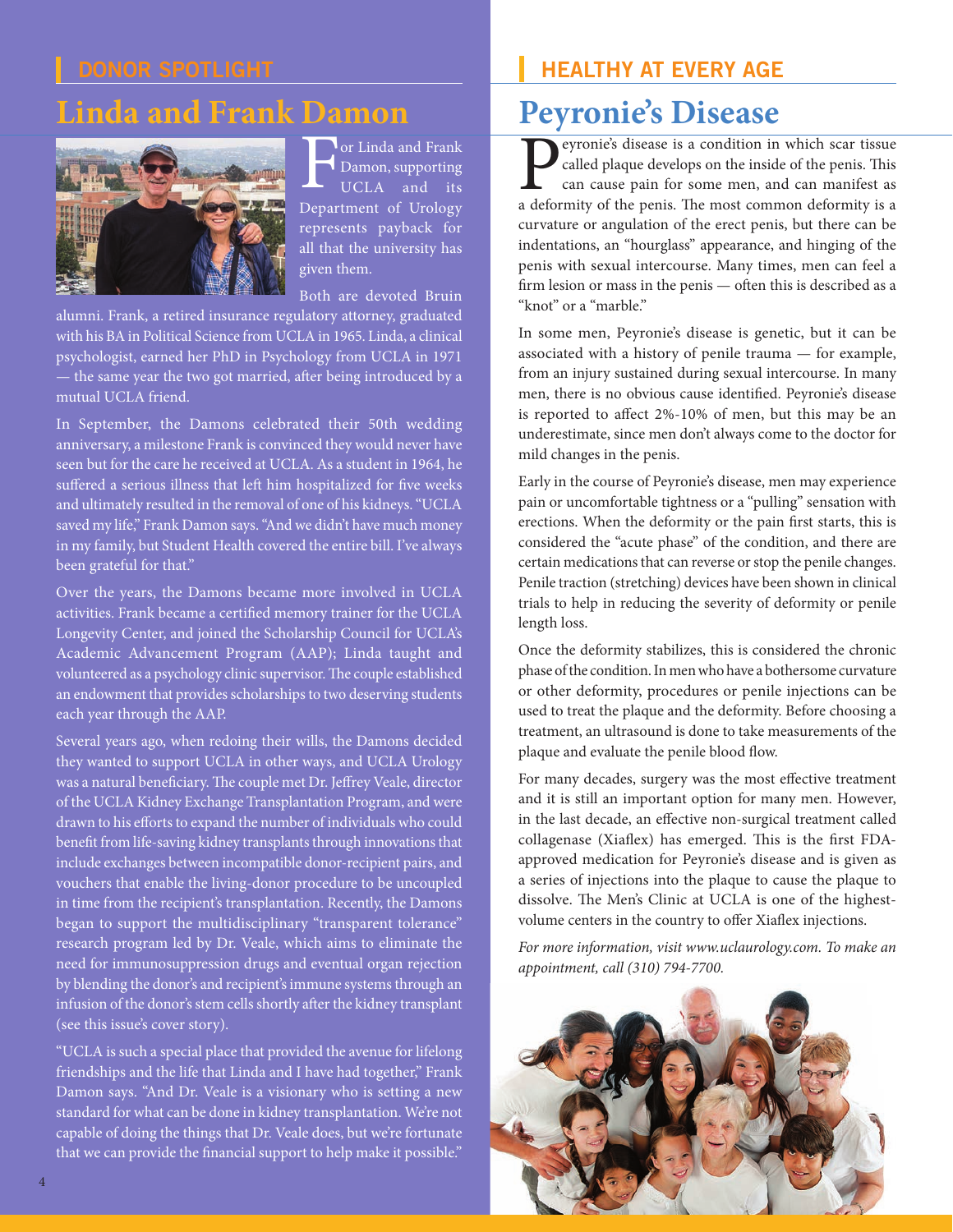## **Letter** from the **Chair**

s academic urologists, a significant portion of our work is quantitative. In arriving<br>at a diagnosis or determining the best course of treatment, we rely on such<br>measurements as blood levels of certain proteins or how many at a diagnosis or determining the best course of treatment, we rely on such measurements as blood levels of certain proteins or how many flights of stairs a patient can climb before becoming short of breath, and we look at objective markers to interpret imaging or biopsy results. Yet, as important as this data-driven aspect of our work may be, we also derive great benefit from many faculty members in our department who bring a quality to their work that's immeasurable.

Our cover story this issue highlights the exciting new transplant tolerance trial headed by one such faculty member, Dr. Jeffrey Veale. This potentially game-changing research seeks to allow kidney transplant recipients to avoid eventual rejection of their organ without the need to take powerful immunosuppressive medications. It's cutting-edge work propelled forward by an individual whose passion for advancing the field of kidney transplantation is impossible to quantify, but fosters an environment that inspires and motivates those of us fortunate enough to serve as his colleagues.

In any profession, as we get older it becomes easy to get bogged down in the minutiae of our daily routines and forget the ideals that originally fueled us. Dr. Veale's upbeat, can-do approach reminds us that the world is not yet complete, and that we can all contribute to making it more just and compassionate. In a divided time, he points out to anyone who will listen that all kidneys are pink. And for those fortunate enough to be a part of it, that climactic moment during the transplant — when the artery and vein of a healthy transplant kidney are connected to the patient's artery and vein and the urine begins spurting out, literally infusing life into a desperately ill human being — it's an extraordinary feeling that transcends whatever stressors we might otherwise feel in our lives.

At UCLA Urology we're incredibly blessed to be in a position to make such contributions to healing the world, whether it's through patient care, research, training, or our work in communities. We're also fortunate to have people like Dr. Veale, who embrace that opportunity, commit to making the most of it, and bring an incalculable energy and optimism that lifts the spirits of everyone around them.

❖**Mark S. Litwin, MD, MPH** *Professor and Chair, UCLA Urology*

*We derive great benefit from faculty members in our department who bring a quality to their work that's immeasurable.*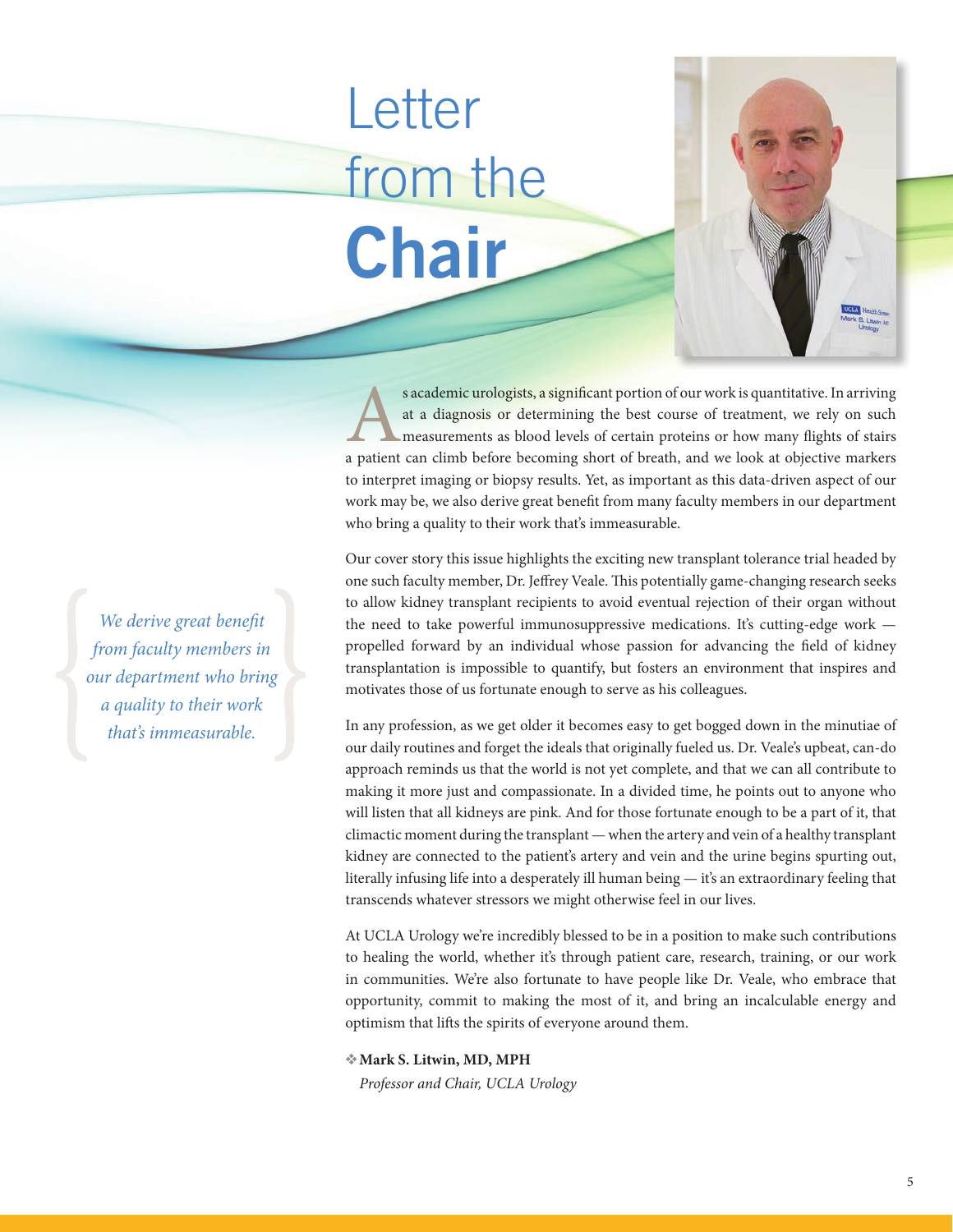# Kudos

**A. Lenore Ackerman, MD, PhD,** assistant professor of urology and director of research in the Division of Female Pelvic Medicine and Reconstructive Surgery, received the 2021 Rising Stars in Urology Research Award from the American Urological Association (AUA) and the Urology Care Foundation. The Rising Stars in Urology Research Award program was established in 2005 to encourage recipients to contribute to urology as both surgical specialists and scientists investigating causes, prevention, treatment, and cures that will improve patients' lives. The award program provides up to five years of supplemental support to urologists who have successfully competed for career development awards from the National Institutes of Health or other major funding organizations. Focusing on the roles urinary microbes (the "urobiome") play in the lower urinary tract, Dr. Ackerman will examine urinary bacterial and fungal communities in different types of voiding dysfunction to identify patterns in the urobiome associated with specific lower urinary tract symptoms. She is mentored by **David M. Underhill, PhD**, and **Jennifer T. Anger, MD, MPH**.

- **Nima Nassiri, MD,** UCLA Urology kidney transplant fellow, received a \$100,000 grant from OneLegacy Foundation for his study, "Understanding drivers of participation in tolerance protocols, impact on quality of life, and the induction of sustained mixed chimerism after combined hematopoietic stem cell and kidney transplantation in HLAmismatched donor and recipient pairs." His faculty mentor is **Dr. Jeffrey Veale**.
- **Alvaro Santamaria, MD,** UCLA Urology resident, received an \$18,500 grant from ENDO Pharmaceuticals to study atypical complications of collagenase injections and a Traveling Scholars Award from the Society for Male Reproductive Urology to support the presentation of his research at the American Society of Reproductive Medicine at its annual conference in Baltimore.
- **Kymora Scotland, MD, PhD,** UCLA Urology assistant professor, received a 2021-22 Faculty Career Development Award from the UCLA Office of Equity, Diversity and Inclusion to support her efforts to develop a shared decision-making tool for patients with kidney stones.

Former David Geffen School of Medicine at UCLA student **Dr. Dyvon Walker,** current student **Tommy Jiang,** and UCLA Urology residents **Dr. Alvaro Santamaria** and **Dr. Vadim Osadchiy** are co-authors of the manuscript, "3D printed phantoms to quantify accuracy and variability of goniometric and volumetric assessment of Peyronie's disease deformities," accepted for publication in the *International Journal of Impotence Research*. Senior authors were UCLA Urology faculty **Drs. Sriram Eleswarapu** and **Jesse Mills**.

UCLA Urology's Andrology Research Group had seven abstracts presented at the recent AUA annual meeting. Presenters included UCLA Urology residents **Dr. Alvaro Santamaria** and **Dr. James Weinberger**, former UCLA Urology fellow **Dr. Denise Asafu-Adjei**, and medical students **Tommy Jiang** and **Christopher Yang**. Several members of the group also presented at the Sexual Medicine Society of North America meeting. The team is supervised by **Drs. Sriram Eleswarapu** and **Jesse Mills**.

Jesse N. Mills, MD **Field** Guide **Jen's** ealth Eat Right, Stay Fit, Eat Right, 3007 Sleep Well, and<br>Have Great Sex-Forever

**Jesse N. Mills, MD,** UCLA Urology associate clinical professor, authored the newly published book, *A Field Guide to Men's Health: Eat Right, Stay Fit, Sleep Well, and Have Great Sex* – *Forever*, which demystifies men's health and empowers men to take control of their health by learning the fundamentals of nutrition, exercise, and sleep medicine and establishing a good relationship with physicians. The book will be available December 7, 2021, across multiple platforms.

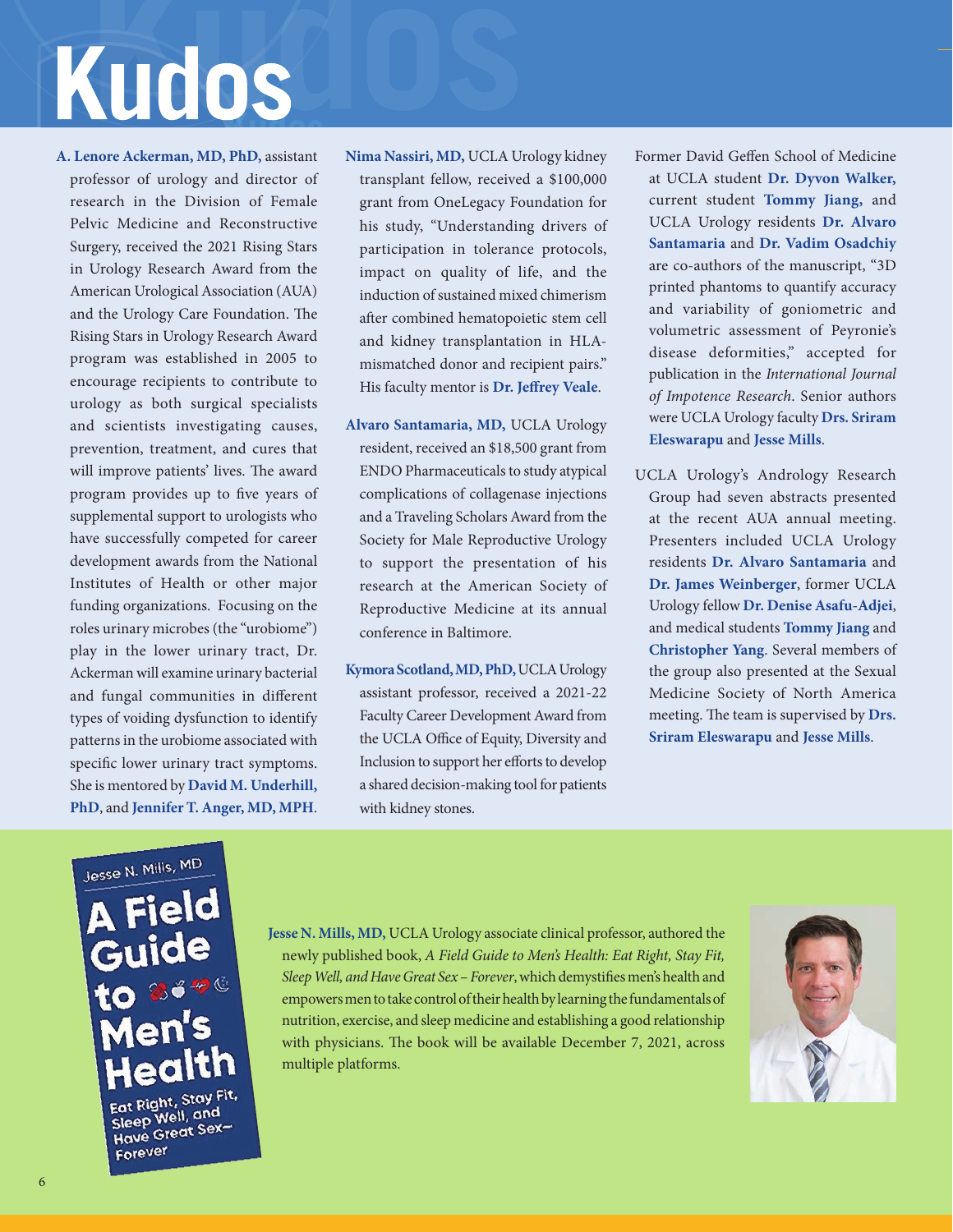### **Alberto Breda, MD**



When Dr. Alberto Breda transplantation in 2015, it brought performed Europe's first robotic-assisted kidney together the two elements of his UCLA Urology fellowship training.

Dr. Breda, who currently heads the Oncology-Urology Unit and Kidney Transplant Surgical Team at Fundació Puigvert in Barcelona, Spain, was a

third-year urology resident in his native Italy when he came to UCLA in 2003 to complete his residency. He then stayed on for a three-year clinical fellowship in urology, minimally invasive surgery, and kidney transplantation, learning about robotic and other minimally invasive techniques from Dr. Peter Schulam and kidney transplantation under the mentorship of Drs. H. Albin Gritsch and Jeffrey Veale.

"The majority of things I'm doing now resulted from my experience at UCLA," Dr. Breda says. "I arrived as a young resident and left as a fully formed urologist, having made great contacts and having learned so much about leadership, teamwork, and surgical skills."

After completing his fellowship, Dr. Breda stayed on as a UCLA Urology clinical instructor and assistant professor before returning to Europe in 2009 to start a program as chief of the kidney transplantation division at Fundació Puigvert. In 2017, two years after the milestone robotic-assisted kidney transplant, he assumed leadership of the Oncology Urology Unit, where he has continued to promote the advancement of robotic-assisted surgery — a technique that was new when Dr. Breda began performing it at UCLA in 2004, and was later to take hold in Europe. Over the last several years, Dr. Breda has trained surgeons in 10 European centers to perform robotic-assisted kidney transplantation, and established a registry to track the cases for research purposes. More than 400 have now been performed, and the approach has led to fewer complications compared to open surgery.

Last July, Dr. Breda became chair of the European Association of Urology's Robotic Urology Section (ERUS). In that role, he is responsible for organizing an annual conference and managing facilities throughout Europe, aimed at training more surgeons in robotic urologic procedures so that more patients can benefit from the less-invasive approach. Dr. Breda notes that in organizing meetings for ERUS, which involve leaders from around the world, he has invited many top surgeons from UCLA and elsewhere in the U.S. whom he met through his training.

"In the end, you can have all the titles in the world, but the real reward comes from saving the lives of patients and contributing to research that offers hope we can provide even better care in the future," Dr. Breda says. "When I was at UCLA, that was the feeling that everyone had — this extreme expertise and, at the same time, humility about our purpose. It was inspiring, and it set the stage for my career success."

### **Thank You for Your Support**

 $\Lambda$ s we approach the season of giving, UCLA Urology would like to thank you for your support of the department and share and share and share and share and share and share and share and share and share and share and share

Philanthropy drives creativity, innovation, and progress, and we are immensely grateful for philanthropic support that is spurring new ways to detect, diagnose, and treat urologic diseases.

There are opportunities to support current needs with projects in research and training the next generation of scientists, as well as larger endowment opportunities to support the priorities of UCLA Urology chair Dr. Mark S. Litwin and the department. Endowments are invaluable in supporting the mission of the David Geffen School of Medicine at UCLA, and offer an extraordinary opportunity to invest in scholarly and scientific achievement. They provide a reliable source of funds, with the income/payout from each endowed fund applied to underwrite the purpose established by the donor.

Your investment has the potential to move the needle significantly in accelerating research to advance new interventions, clinical trials, late-stage research, drug development, and advanced training for the next generation of physician-scientists, resulting in outstanding patient care and treatments.

For more information, please contact:

Heidi J. Saravia Executive Director UCLA Health Sciences Development (310) 206-4565 hsaravia@mednet.ucla.edu